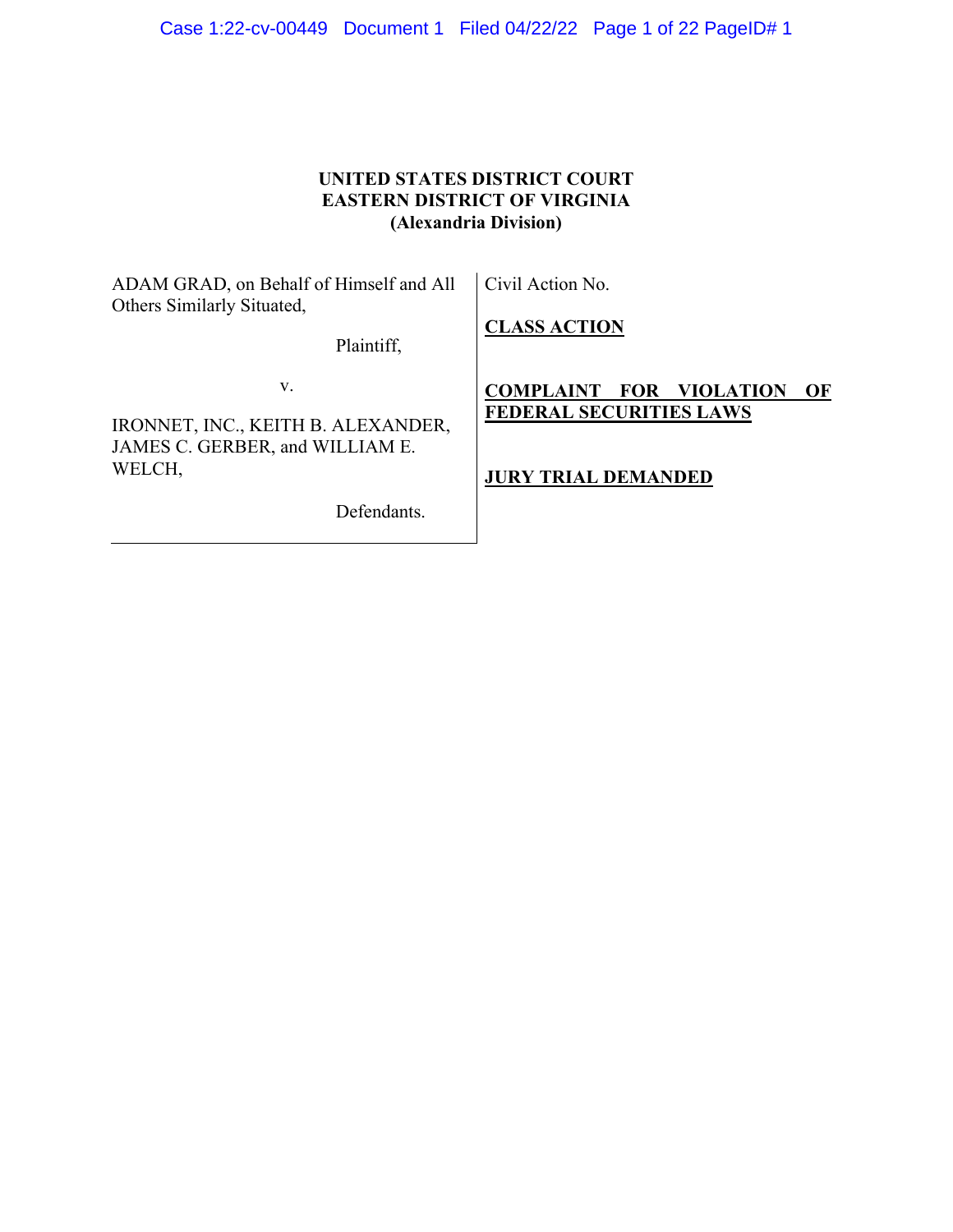#### Case 1:22-cv-00449 Document 1 Filed 04/22/22 Page 2 of 22 PageID# 2

Plaintiff Adam Grad ("Plaintiff"), individually and on behalf of all others similarly situated, alleges the following based upon information and belief as to the investigation conducted by Plaintiff's counsel, which included, among other things, a review of the U.S. Securities and Exchange Commission ("SEC") filings by IronNet, Inc. ("IronNet" or the "Company") and press releases and other public statements issued by, or about, the Company. Plaintiff believes that substantial additional evidentiary support will exist for the allegations set forth herein after a reasonable opportunity for discovery.

### **NATURE OF THE ACTION**

1. This is a federal securities class action brought on behalf of all purchasers of IronNet securities (the "Class") between September 15, 2021 and December 15, 2021, inclusive (the "Class Period"), seeking to pursue remedies under the Securities Exchange Act of 1934 (the "Exchange Act").

#### **JURISDICTION AND VENUE**

2. The claims asserted herein arise under §§ 10(b) and 20(a) of the Exchange Act, 15 U.S.C. §§ 78j(b) and 78t(a), and Rule 10b-5 promulgated thereunder by the SEC, 17 C.F.R. § 240.10b-5. This Court has jurisdiction over the subject matter of this action under § 27 of the Exchange Act, 15 U.S.C. § 78aa, and 28 U.S.C. § 1331, because this is a civil action arising under the laws of the United States of America.

3. Venue is proper in this District under § 27 of the Exchange Act, 15 U.S.C. § 78aa and 28 U.S.C. § 1391(b)-(d). IronNet maintains its principal executive offices in this District, and many of the acts charged herein, including the dissemination of materially false and misleading information, occurred in substantial part in this District.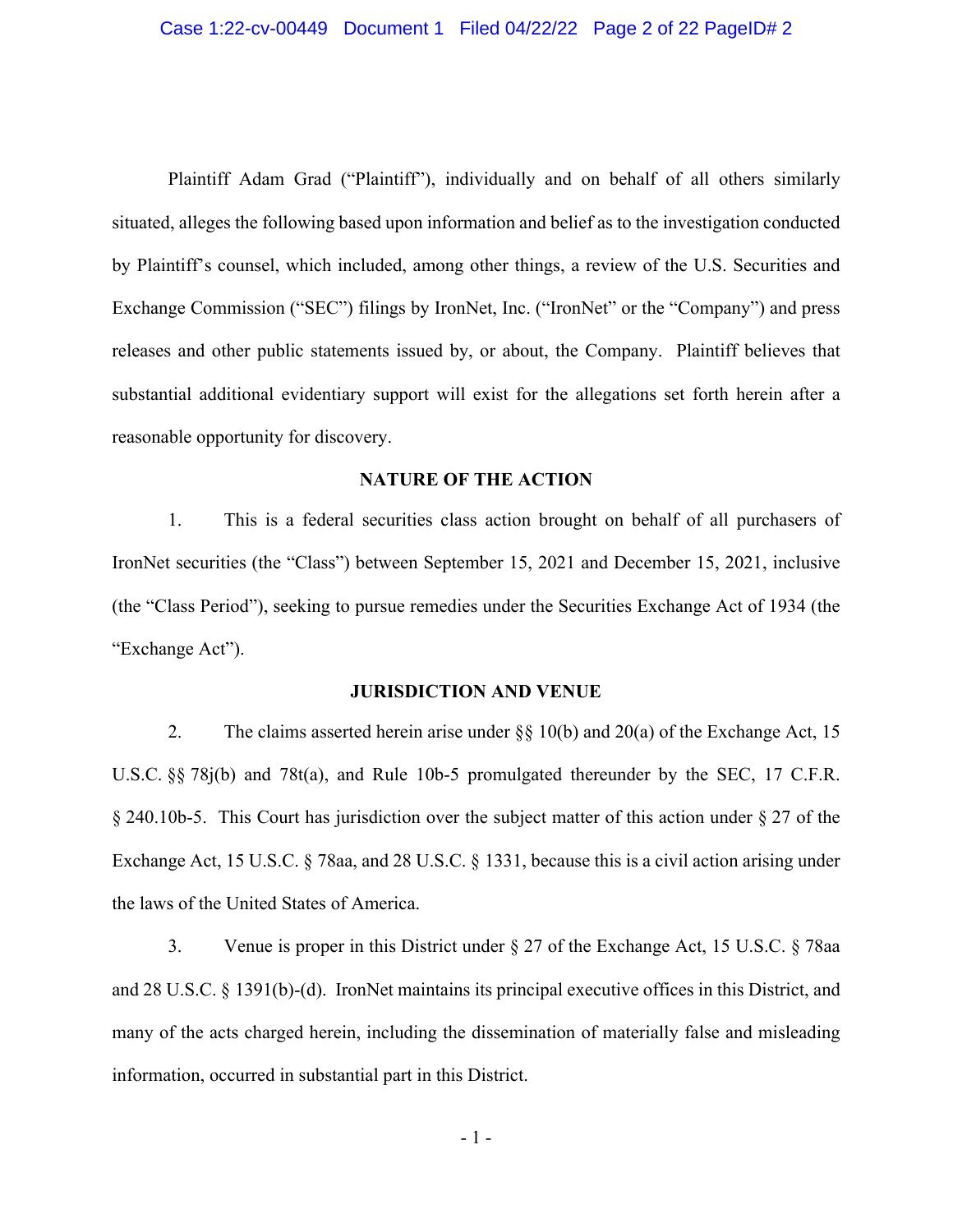4. In connection with the acts alleged in this complaint, defendants, directly or indirectly, used the means and instrumentalities of interstate commerce, including, without limitation, the U.S. mail, interstate telephone and other electronic communications and the facilities of the New York Stock Exchange ("NYSE"), a national securities exchange.

## **PARTIES**

5. Plaintiff Adam Grad, as set forth in the accompanying certification incorporated by reference herein, purchased IronNet securities during the Class Period and has been damaged thereby.

6. Defendant IronNet engages in the provision of cyber security services through its collective defense platform. IronNet was founded in 2014 and is headquartered in McLean, Virginia. The Company's common stock trades on the NYSE under the ticker symbol "IRNT."

7. Defendant Keith B. Alexander ("Alexander") is a founder of IronNet and is its Co-Chief Executive Officer ("CEO") and Chairman of its Board of Directors (the "Board").

8. Defendant William E. Welch ("Welch") is Co-CEO of IronNet and is a Board member.

9. Defendant James C. Gerber ("Gerber") is IronNet's Chief Financial Officer ("CFO").

10. Defendants Alexander, Welch, and Gerber are collectively referred to herein as the "Individual Defendants." Because of the Individual Defendants' executive positions, they each had access to the undisclosed adverse information about IronNet's business, operations, and present and future business prospects via internal corporate documents, conversations and

- 2 -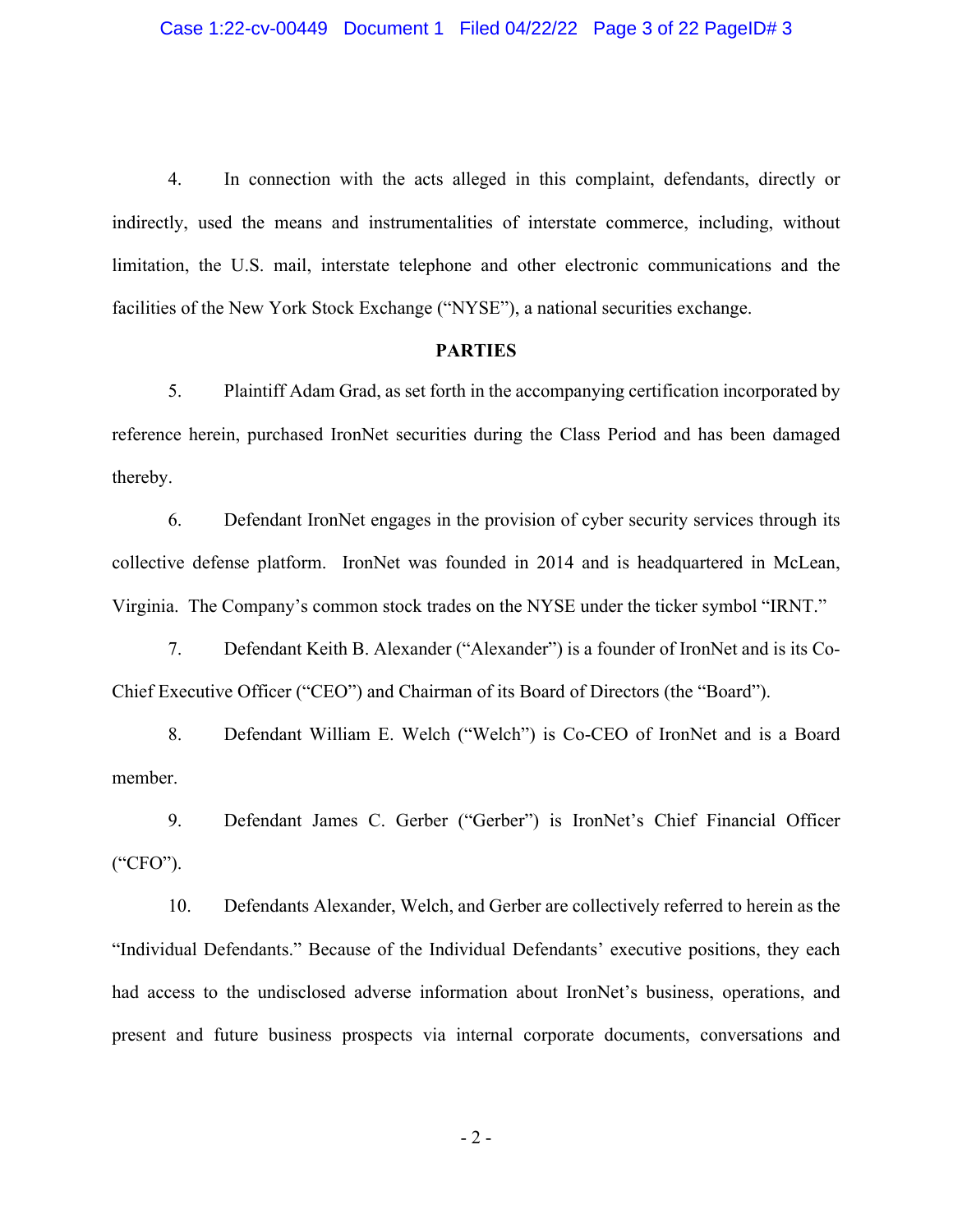#### Case 1:22-cv-00449 Document 1 Filed 04/22/22 Page 4 of 22 PageID# 4

connections with other corporate officers and employees, and attendance at management and Board meetings and committees thereof.

11. Each of the Individual Defendants was directly involved in the management and day-to-day operations of the Company at the highest levels and was privy to confidential proprietary information concerning the Company and its business, operations, and present and future business prospects, as alleged herein. In addition, the Individual Defendants were involved in drafting, producing, reviewing and/or disseminating the false and misleading statements and information alleged herein, were aware of, or recklessly disregarded, the false and misleading statements being issued regarding the Company, and approved or ratified these statements, in violation of the federal securities laws.

12. As officers and controlling persons of a publicly held company whose securities are registered with the SEC pursuant to the Exchange Act and trade on the NYSE, which is governed by the provisions of the federal securities laws, the Individual Defendants each had a duty to promptly disseminate accurate and truthful information with respect to the Company's operations, business, and present and future business prospects. In addition, the Individual Defendants each had a duty to correct any previously issued statements that had become materially misleading or untrue, so that the market price of the Company's publicly traded securities would be based upon truthful and accurate information. Defendants' false and misleading statements and omissions during the Class Period violated these specific requirements and obligations.

13. The Individual Defendants, because of their positions of control and authority as directors and/or officers of the Company, were able to, and did, control the content of the various SEC filings, press releases and other public statements pertaining to the Company during the Class

- 3 -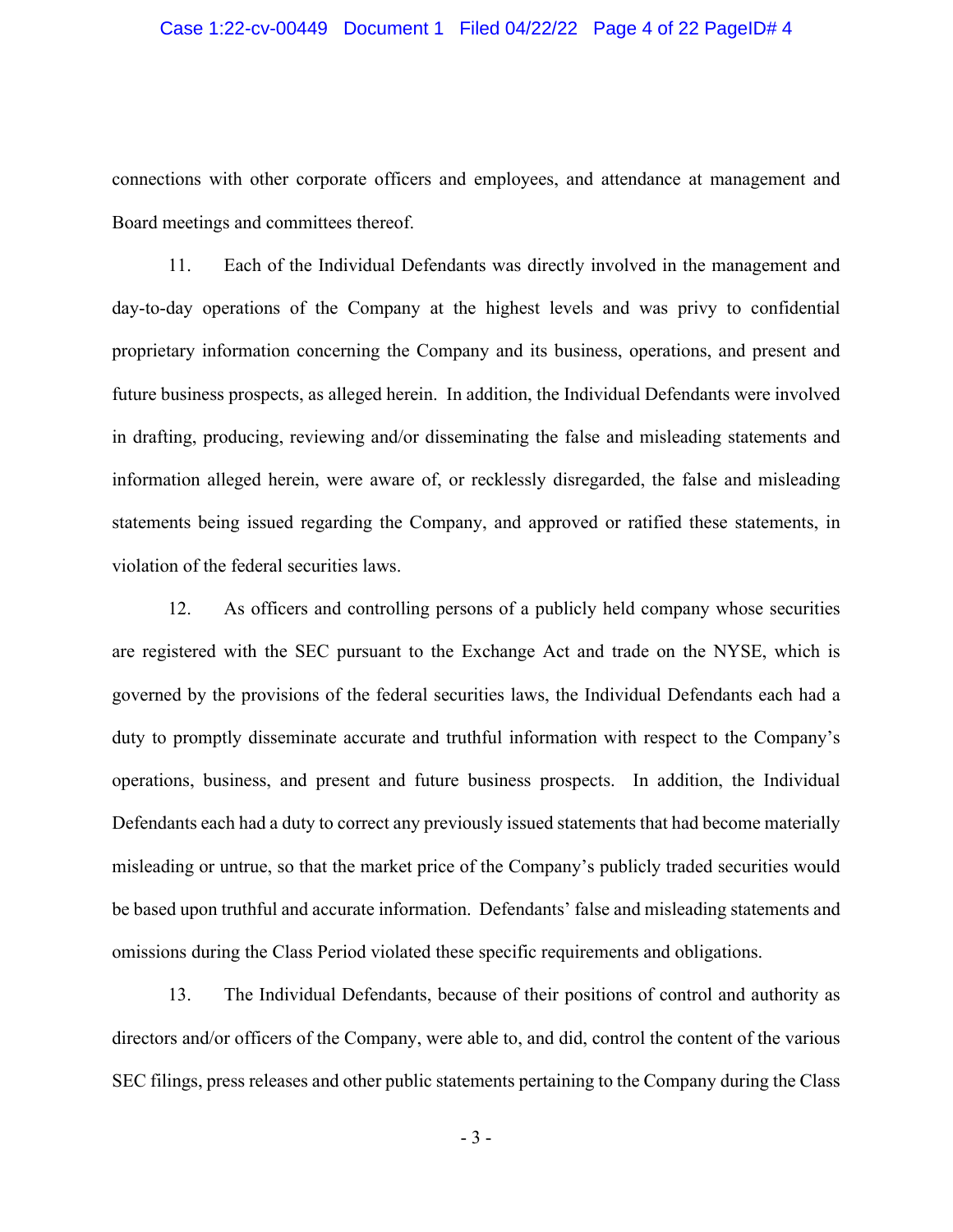#### Case 1:22-cv-00449 Document 1 Filed 04/22/22 Page 5 of 22 PageID# 5

Period. Each Individual Defendant was provided with copies of the documents alleged herein to be misleading before or shortly after their issuance and/or had the ability and/or opportunity to prevent their issuance or cause them to be corrected. Accordingly, each Individual Defendant is responsible for the accuracy of the public statements detailed herein and is, therefore, primarily liable for the representations contained therein.

14. Each defendant is liable as a participant in a fraudulent scheme and course of business that operated as a fraud or deceit on purchasers of IronNet securities by disseminating materially false and misleading statements and/or concealing material adverse facts. The scheme deceived the investing public regarding IronNet's business, operations, and present and future business prospects, and caused Plaintiff and the Class to purchase IronNet securities at artificially inflated prices.

### **SUBSTANTIVE ALLEGATIONS**

15. IronNet designs and develops solutions for cyber-attacks. It offers IronDefense, a network traffic analysis platform that delivers scalable behavioral analysis and integrated packetlevel cyber hunt to detect advanced threats; and IronDome, a collective defense solution that delivers machine-speed visibility of potential threat campaigns targeting participant industry peers. The Company also provides a suite of technologies that provide real-time threat assessment and updates, behavioral modeling, big data analytics, and proactive responses; and consulting and training programs to protect against current and emerging threats. Its security solutions include collective defense, network traffic analysis, and cyber assessment tools. The Company serves energy and utilities, financial services, healthcare and life sciences, defense, and public sector industries.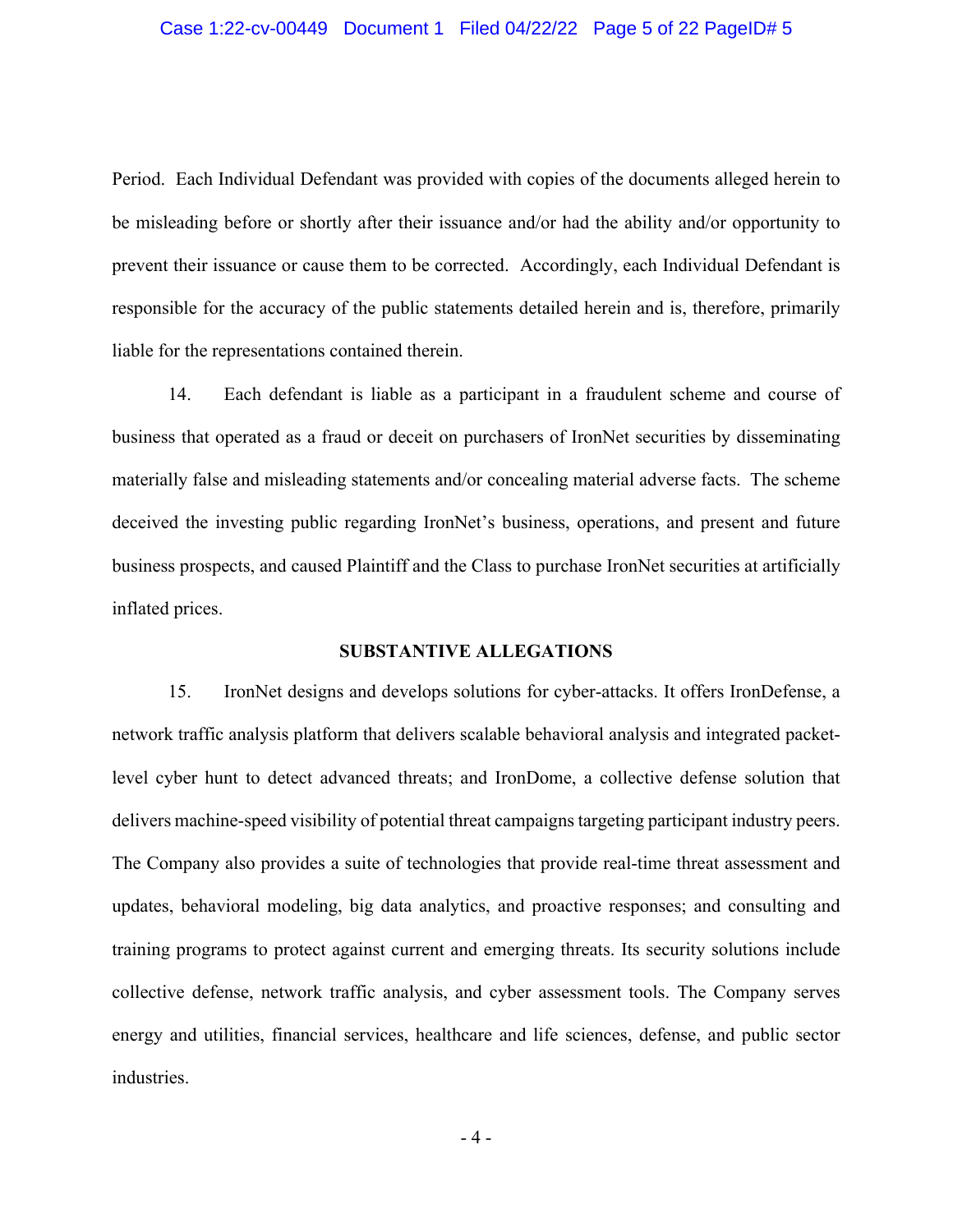#### Case 1:22-cv-00449 Document 1 Filed 04/22/22 Page 6 of 22 PageID# 6

16. On August 27, 2021, IronNet became a publicly traded company via a merger (the "Merger") with LGL Systems Acquisition Corp. ("LGL"), a blank check company otherwise known as a special purpose acquisition vehicle ("SPAC"). Like other SPACs, LGL did not initially have any operations or business of its own. Rather, it raised money from investors in an initial public offering and then later used the proceeds from the offering to acquire IronNet, which had been a private company.

17. The proposed merger that would result in IronNet becoming a publicly traded company required approval of LGL shareholders. In determining how to vote, LGL shareholders were provided with, among other things, IronNet's financial projections.

18. On August 10, 2021, in anticipation of the Merger vote, IronNet updated its financial forecasts "[d]ue to shifts in the anticipated closing of several new customer contracts." It forecasted fiscal year 2022 ("FY 2022") (ended January 31, 2022) revenues of \$43 million to \$45 million and annual recurring revenue ("ARR") of \$75 million, among other things, stating in relevant part:

### **Update of Certain Forecasted Revenue Information**

IronNet remains on track to achieve \$110.8 million in revenue in fiscal 2023, consistent with the internally prepared forecast included in proxy statement/prospectus relating to IronNet's proposed business combination with LGL Systems Acquisitions Corp.

Due to shifts in the anticipated closing of several large new customer contracts and the resulting impact to current year revenue recognition, IronNet now estimates that its fiscal year 2022 revenue will be between \$43 and \$45 million as compared to forecasted revenue of \$54.2 million. Investors are cautioned not to rely on the forecast in making a decision regarding the business combination, as the forecast may be materially different than actual results.

Although IronNet has not finalized its full financial results for its second fiscal quarter ended July 31, 2021, IronNet expects to report that its revenue for the six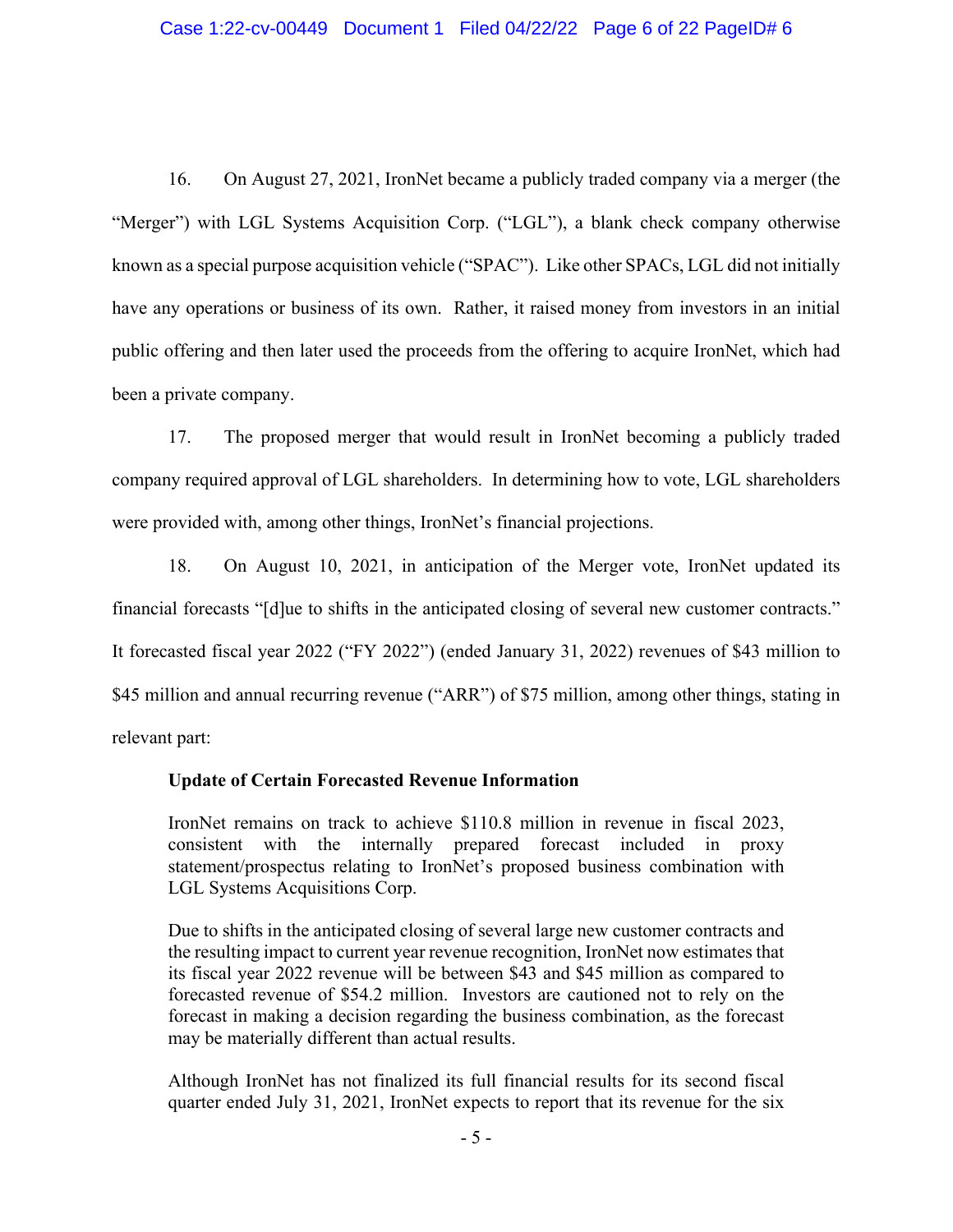months ended July 31, 2021 was approximately \$13 million. This estimated revenue is preliminary and unaudited, represents a management estimate and is subject to completion of IronNet's quarter end financial closing procedures.

Finally, IronNet has several pending large contracts that it expects to close in the third quarter of fiscal 2022. Due to the increase in these larger contract opportunities, IronNet now expects its annual recurring revenue (ARR) to increase to \$75 million by the end of fiscal 2022 and to continue its expansion to \$129 million by the end of fiscal 2023.

19. Based, in part, on these projections, on August 26, 2021, LGL shareholders voted

to approve the Merger at a special shareholder meeting and the merged Company's stock began

trading on the NYSE the next day.

# **MATERIALLY FALSE AND MISLEADING STATEMENTS AND OMISSIONS ISSUED DURING THE CLASS PERIOD**

20. On September 14, 2021, after market close, defendants issued a press release entitled "IronNet Announces Fiscal Second Quarter 2022 Financial Results," which announced disappointing revenue of \$6.1 million for Q2 2022 (ended July 31, 2021) compared to \$7.9 million for Q2 2021, which missed expectations by \$1.3 million. It further announced Q2 2022 ARR of \$24.1 million compared to \$19.5 million in Q2 2021 and a net loss of \$17.2 million compared to \$14.3 million for Q2 2021.

21. Attempting to counteract the otherwise disappointing results, the press release reassured investors that the Company would still meet its financial guidance, as previously provided in connection with the Merger vote. The press release stated:

William Welch, co-CEO of IronNet, commented, "*We are on target with our first half guidance* and are encouraged to begin our journey as a public company this month following the recent completion of our business combination with LGL. *New customer momentum so far in the second half of our fiscal year is strong* and already includes an authorization to proceed with the first installment of a deployment in a significant defense industrial base customer group."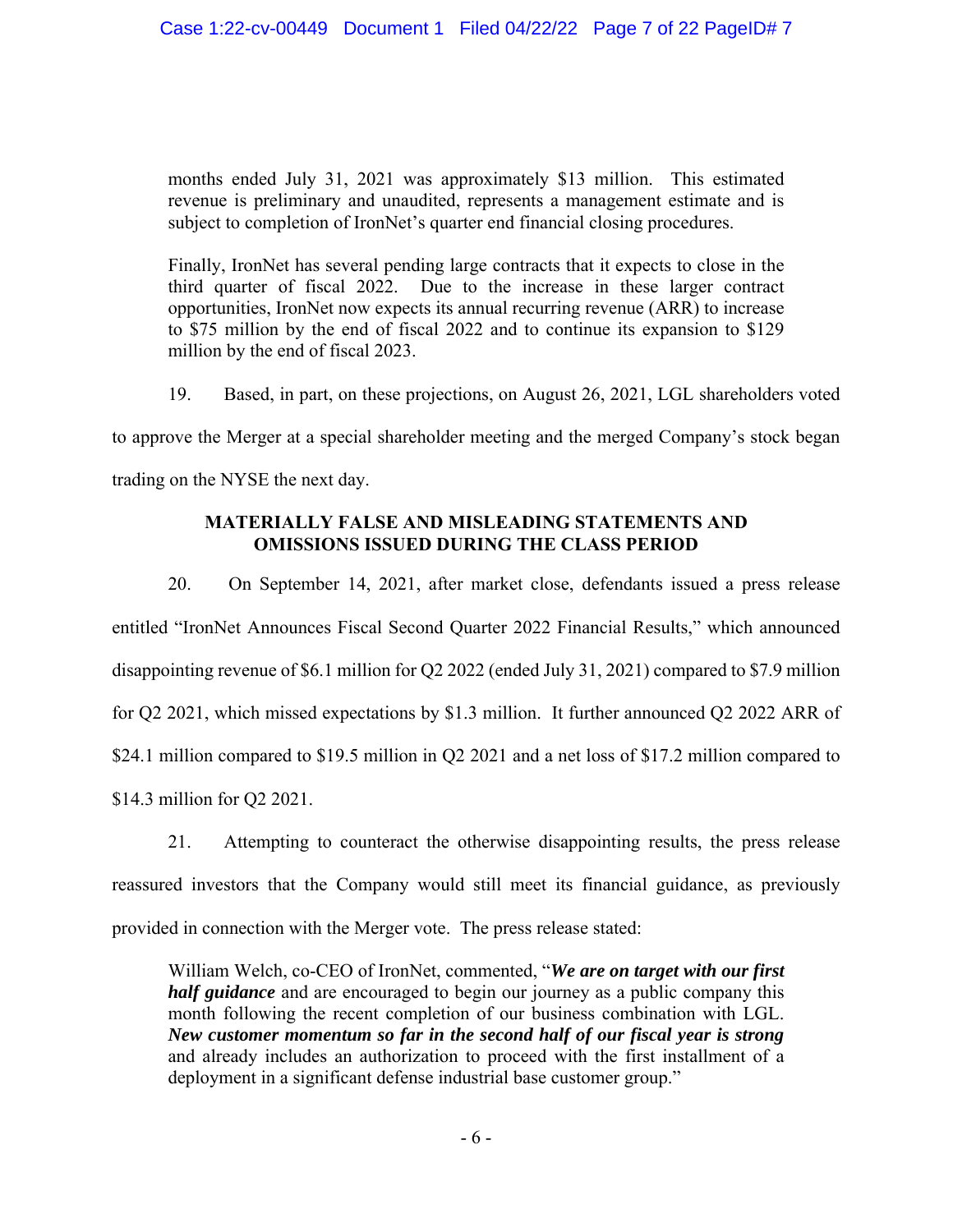\* \* \*

Outlook

"In the first half of fiscal 2022, IronNet was invited into larger deployments that shifted the anticipated closing of several large new customer contracts into the third quarter, including some that involve contracts for entire supply chain communities at once," said James Gerber, CFO of IronNet. "Our cloud-based subscription revenue -- which grew to 60% of product revenue in the first half of the year, a 65% year-over-year growth rate -- is a strong proof point for the business and underscores the fully recurring aspect of our financial model. *Our cloud focus coupled with the large deal formation that we are seeing reflects IronNet's ease of deployment and increasing market recognition, which keeps us on pace to double ARR in the third quarter and meet our growth objectives for the full year."* 

*For the fiscal year 2022 and consistent with its most recent guidance for the year, IronNet currently still expects:* 

- *Revenue of \$43-45 million*
- *ARR of \$75 million as of end of the fiscal year*

(Emphasis added).

22. IronNet's reassurances had their intended effect. The Company's stock price immediately skyrocketed 38%, or \$8.81 per share, from a close of \$23.32 per share on September 14, 2021 to a close of \$32.13 per share on September 15, 2021. By September 16, 2021, IronNet's stock price had doubled, reaching an intra-day high of \$47.50 per share.

23. Defendants' statements in paragraph 21, however, were materially false and misleading when made because they misrepresented and failed to disclose adverse facts about IronNet's business, operations and prospects which were known to defendants or recklessly disregarded by them as follows: (i) the Company had materially overstated its business and financial prospects; (ii) the Company was unable to predict the timing of significant customer opportunities which constituted a substantial portion of its publicly-issued FY 2022 financial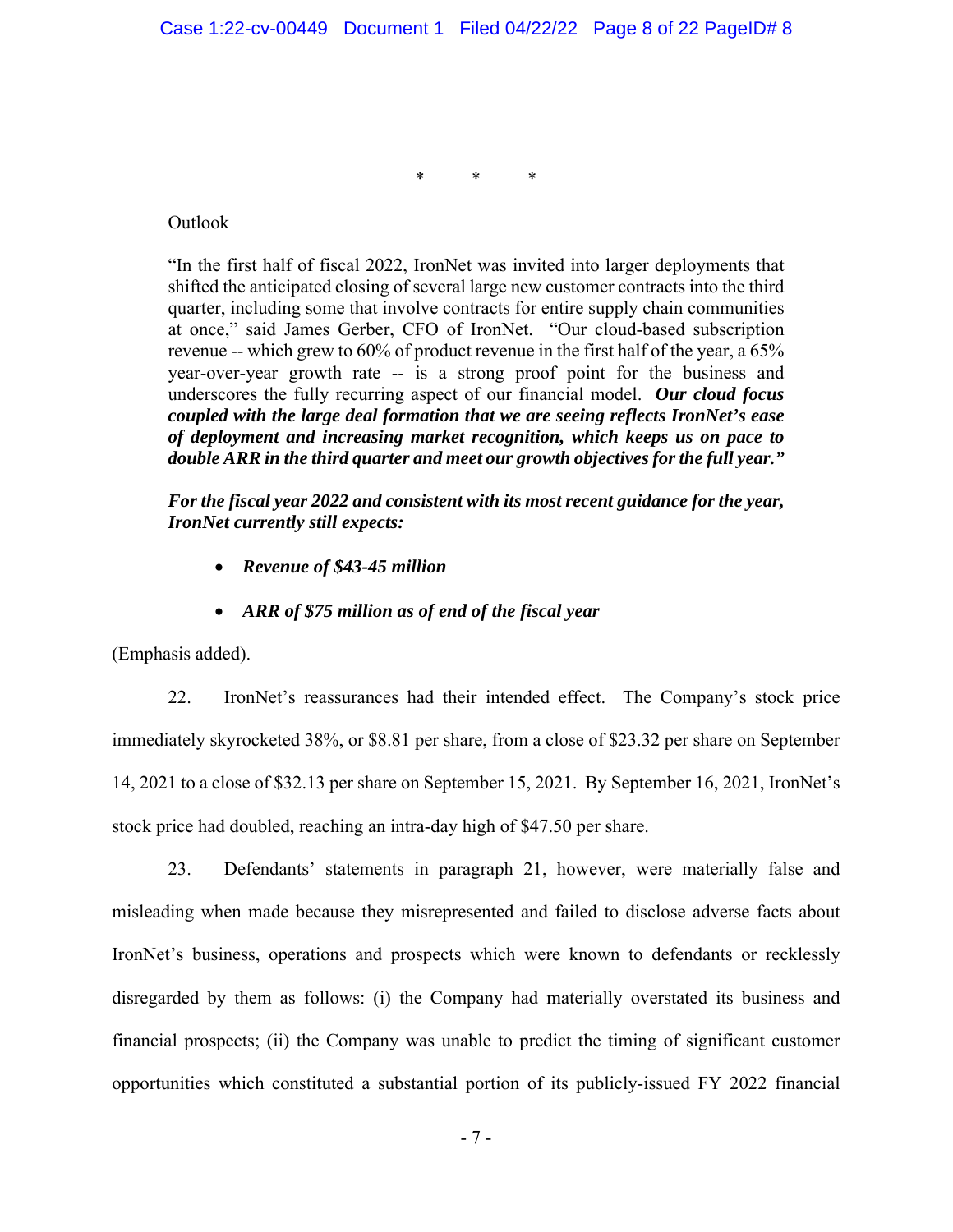guidance; (iii) the Company had not established effective disclosure controls and procedures to reasonably ensure its public disclosures were timely, accurate, complete, and not otherwise misleading; and (iv) as a result, the Company's public statements were materially false, misleading, and/or lacked any reasonable basis in fact at all relevant times.

## **THE TRUTH IS REVEALED**

24. On December 15, 2021, after market close, defendants issued a press release entitled "IronNet Reports Third Quarter Fiscal 2022 Financial Results," in which they slashed IronNet's FY 2022 guidance, which had been repeated shortly before the Merger vote and which was reaffirmed just months earlier. The press release stated in relevant part:

"Our prior outlook for both the quarter and fiscal year was supported by what we assessed as late-stage multi-million dollar strategic customer opportunities, the majority of which are in the U.S. public sector. *We had previously expected to finalize these opportunities in the second half of the fiscal year, however they remain pending primarily due to government delays in getting funding through to federal budgets. These continue to be viable opportunities in our pipeline. Given the difficulty in predicting when they will close, we have removed them from our ARR guidance.* We will disclose any strategic contracts that are accretive to our revised fiscal year ARR outlook," said GEN (Ret.) Keith Alexander, Chairman and co-CEO of IronNet.

\* \* \*

# **Third Quarter Fiscal 2022 Financial & Operating Highlights**

## **Revenue:** *\$6.9 million compared to \$7.0 million in the same quarter last year*

- Cloud subscription revenue grew to \$3.8 million from \$2.2 million in the same quarter last year
- Recurring product revenue, which is defined as revenue that is subscription-based, grew to \$6.1 million, up from \$4.4 million in the same quarter last year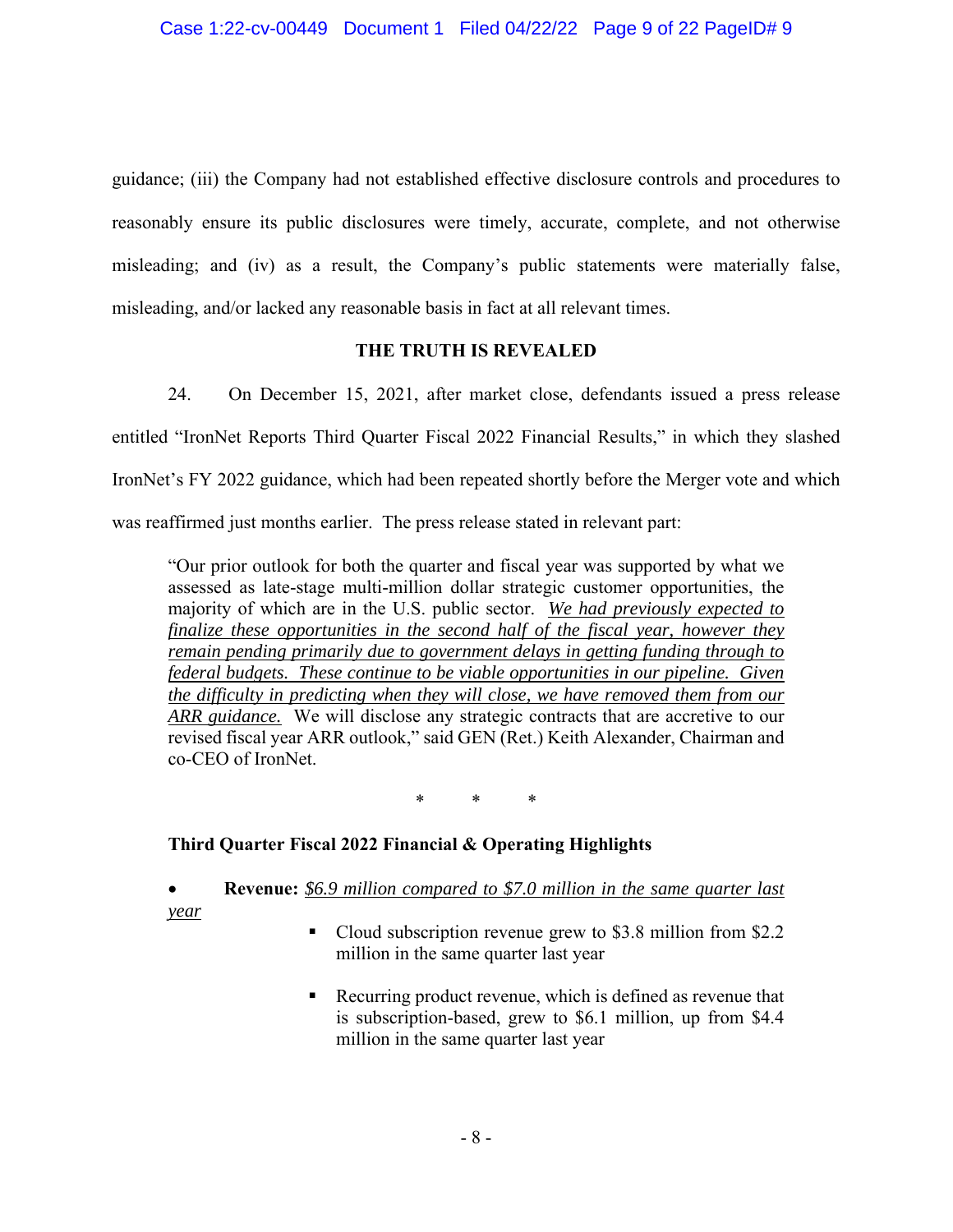**Gross Margin:** 65.7% compared to 70.5% in the same quarter last year, with one-time cost of sales accounting charges accounting for 2.4% of the year over year decline

# **Operating loss:**

- **GAAP:** \$185.6 million, which includes \$160.1 million in non-cash stock-based compensation expense and \$1.6 million of transaction expenses, in both cases one-time, accounting-driven expenses triggered by the closing of the transaction this quarter, compared to \$12.6 million in the same quarter last year
- **Net loss:**
- **GAAP:** \$193.1 million, which includes the one-time, accounting-driven expenses of \$160.1 million and \$1.6 million noted above as well as the additional one-time noncash accounting-driven expense of \$11.3 million related to the change in fair market value of the private warrants between the date of the closing and their exercise in late September and early October, compared to \$12.5 million in the same quarter last year
- **Non-GAAP Adjusted:** \$20.2 million after excluding the one-time expenses described above

 **Annual Recurring Revenue (ARR):** *\$27.5 million compared to \$21.2 million at the end of the same quarter last year and \$24.1 million at the end of the prior quarter* 

\* \* \*

# **Outlook**

*For the fiscal year 2022, IronNet now expects:* 

- *Revenue of approximately \$26 million*
- *ARR of approximately \$30 million to exit the fiscal year*

(Underline and italic emphasis added).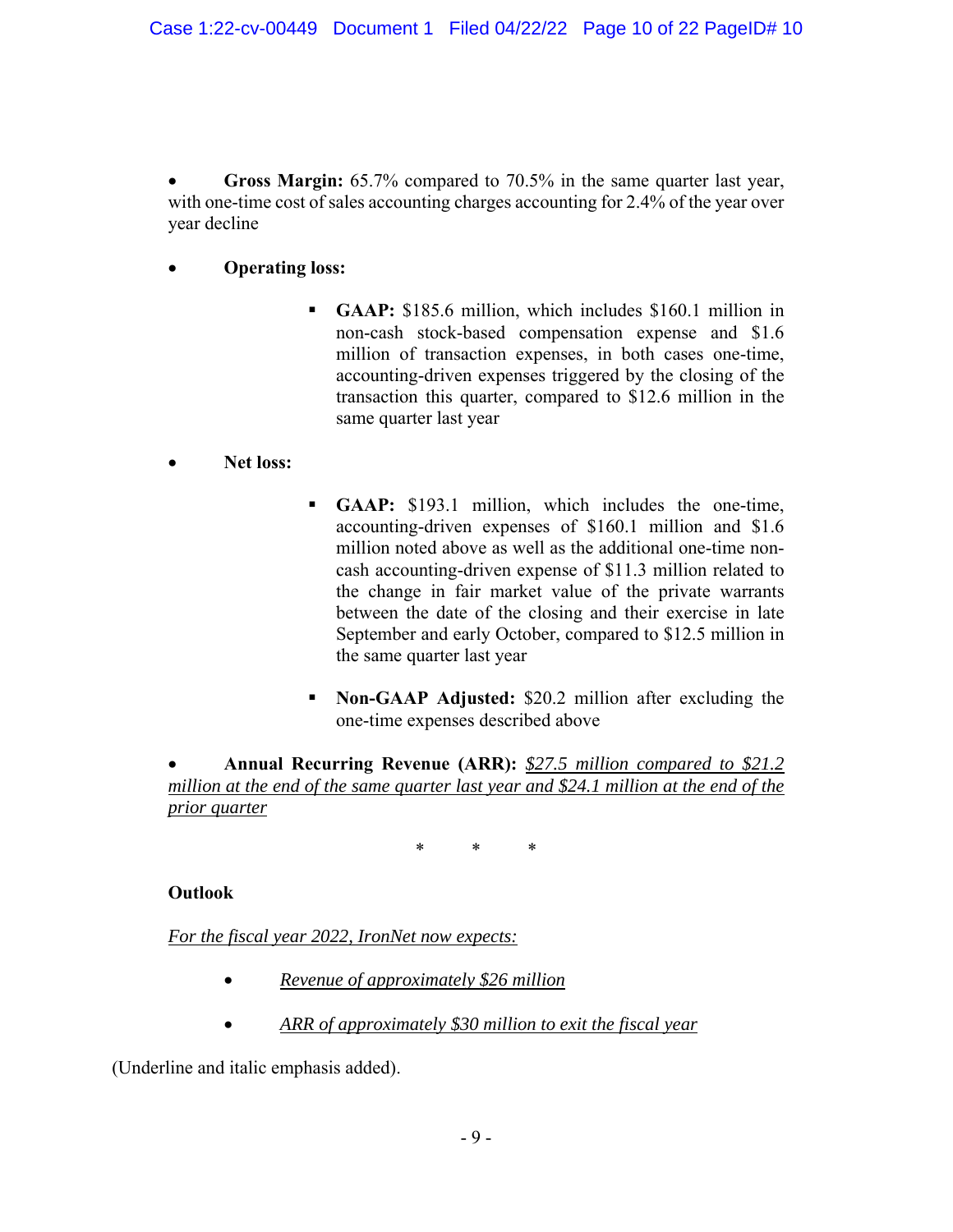25. On the analyst and investor call later that same day to discuss these surprising

results, defendant Welch announced that the Company had fired its Chief Revenue Officer:

Thank you, General. We are very disappointed in our results. We did not meet our targets and we know that is our responsibility. We recognize the importance of becoming a more predictable business.

First, I'd like to highlight a few changes to the team. *As disclosed in our Form 8- K filed today with our earnings release, we and Sean Foster, our Chief Revenue Officer, have mutually agreed that he will depart our company at the end of December to pursue other opportunities.* I will provide increased oversight of the sales organization for as long as is needed. Sean and I are working closely together between now and his departure to appropriately transition our sales efforts. We greatly appreciate his commitments to our customers, we thank him and wish him well in his future endeavors.

(Emphasis added).

26. On the call, defendants also admitted that, despite having first publicly issued IronNet's FY 2022 guidance in March 2021, they did not have any confidence as to when substantial revenues underlying the guidance would actually come in. For example, defendants made the following statements during the call:

[Alexander:] Our confidence remains high in the strategic opportunities. *We've revised our guidance for the year, and it reflects the fact that we aren't confident on what quarter they will actually come in*, but we see these as viable opportunities for the future. We recognize that you want us to have a predictable business, and we can accomplish that with our transactional side, and we're going to do that, and these strategic deals will add momentum into our revenue as we move forward.

\* \* \*

[Gerber:] I think you were just asking about our guidance for this year of the \$26 million for revenue. *As we've noted, what we've significantly done here is to completely remove all of these larger strategic transactions that are still out there, but difficult to predict. So, we've reset the guidance at this point to not include them. Our guidance from August had included them.* And so, we're setting ourselves up here, so that we can be sure that, as they come in and add materially to our number, that we get that information out. We'll update our guidance accordingly. …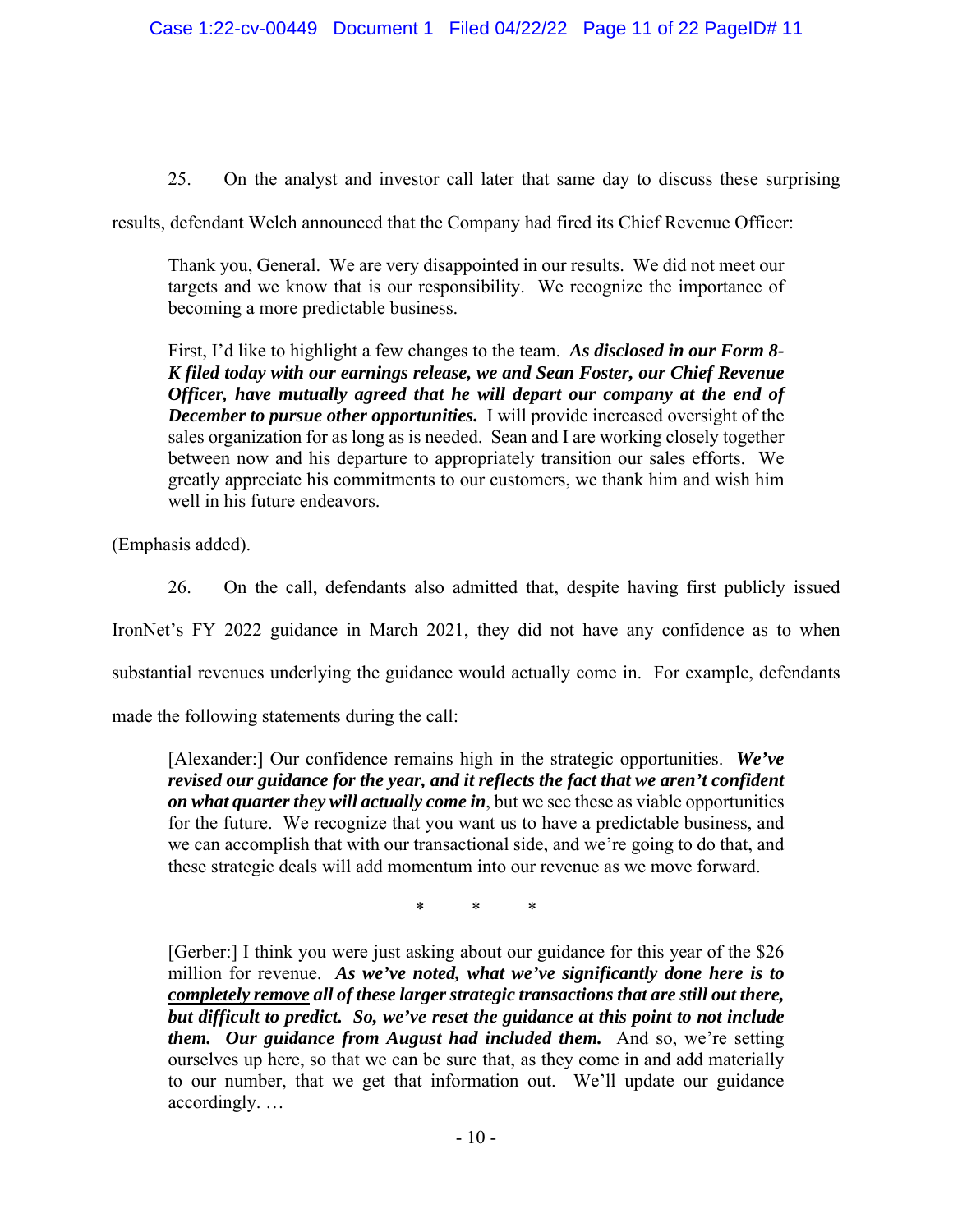\* \* \*

[Alexander:] Joe, let me just add in one final thing to hit in two sentences. T he transactional model that we're talking about, we believe, will put us right in line with what a high growth SaaS company should be. And we're modeling our company on that, something that you can use to predict and forecast where we'll go. We see the strategic deals as accelerants that will add to that model. We're not taking them off the table. *It's just hard to say which quarter they will come in.* Does that make sense, Joe?

(Emphasis added).

27. On this news, IronNet's stock price plummeted from \$6.80 per share on December 15, 2021 to a close of \$4.66 per share the following day, a 31% decline, on abnormally high trading volume.

28. The market for IronNet securities was open, well-developed and efficient at all relevant times. As a result of the alleged materially false and/or misleading statements, and/or omissions of material fact alleged herein, IronNet securities traded at artificially inflated prices during the Class Period. Plaintiff and other members of the Class purchased IronNet securities relying upon the integrity of the market price of these securities and market information relating to IronNet, and have been damaged thereby.

29. During the Class Period, defendants materially misled the investing public, thereby inflating the price of IronNet securities, by publicly issuing false and misleading statements and omitting to disclose material facts necessary to make defendants' statements, as set forth herein, not false and misleading. Said statements and omissions were materially false and misleading in that they failed to disclose material adverse information and misrepresented the truth about the Company, its business and operations, as alleged herein.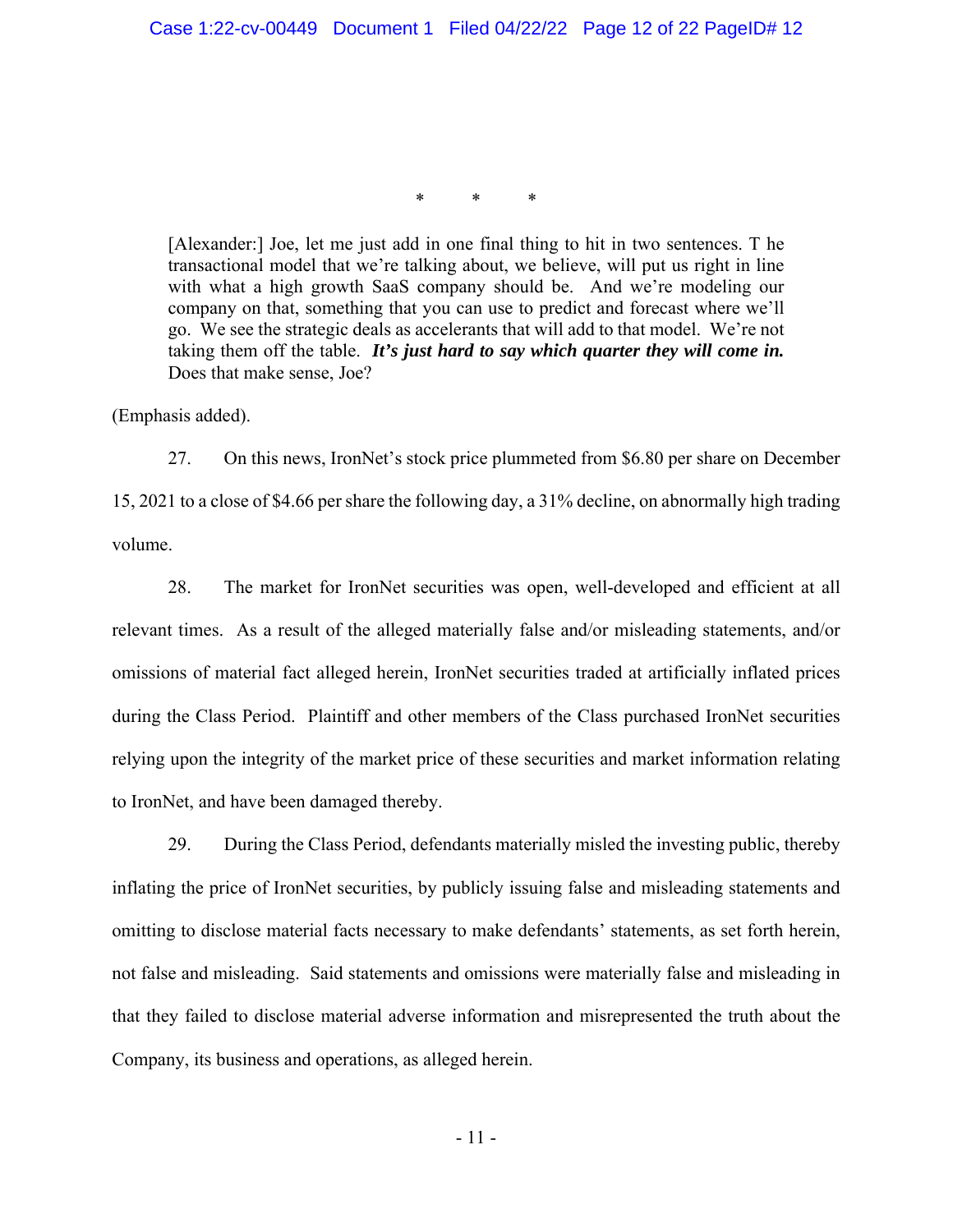30. At all relevant times, the material misrepresentations and omissions particularized in this complaint directly or proximately caused, or were a substantial contributing cause of, the damages sustained by Plaintiff and other members of the Class. As described herein, during the Class Period, defendants made or caused to be made a series of materially false or misleading statements about IronNet's business, operations, and prospects. These material misstatements and omissions had the cause and effect of creating in the marketplace an unrealistically positive assessment of IronNet, its business, profitability, growth trends, and financial prospects, thus causing the Company's securities to be overvalued and artificially inflated at all relevant times. Defendants' materially false and misleading statements during the Class Period resulted in Plaintiff and other members of the Class purchasing IronNet securities at artificially inflated prices, thus causing the damages complained of herein.

### **ADDITIONAL SCIENTER ALLEGATIONS**

31. As alleged herein, defendants acted with scienter in that they knew that the public documents and statements issued or disseminated in the name of the Company were materially false and misleading; knew that such statements or documents would be issued or disseminated to the investing public; and knowingly and substantially participated or acquiesced in the issuance or dissemination of such statements or documents as primary violations of the federal securities laws. Defendants, by virtue of their receipt of information reflecting the true facts regarding IronNet's management, competitive landscape, their control over, and/or receipt and/or modification of IronNet's allegedly materially misleading misstatements and/or their associations with the Company, which made them privy to confidential proprietary information concerning IronNet, participated in the fraudulent scheme alleged herein.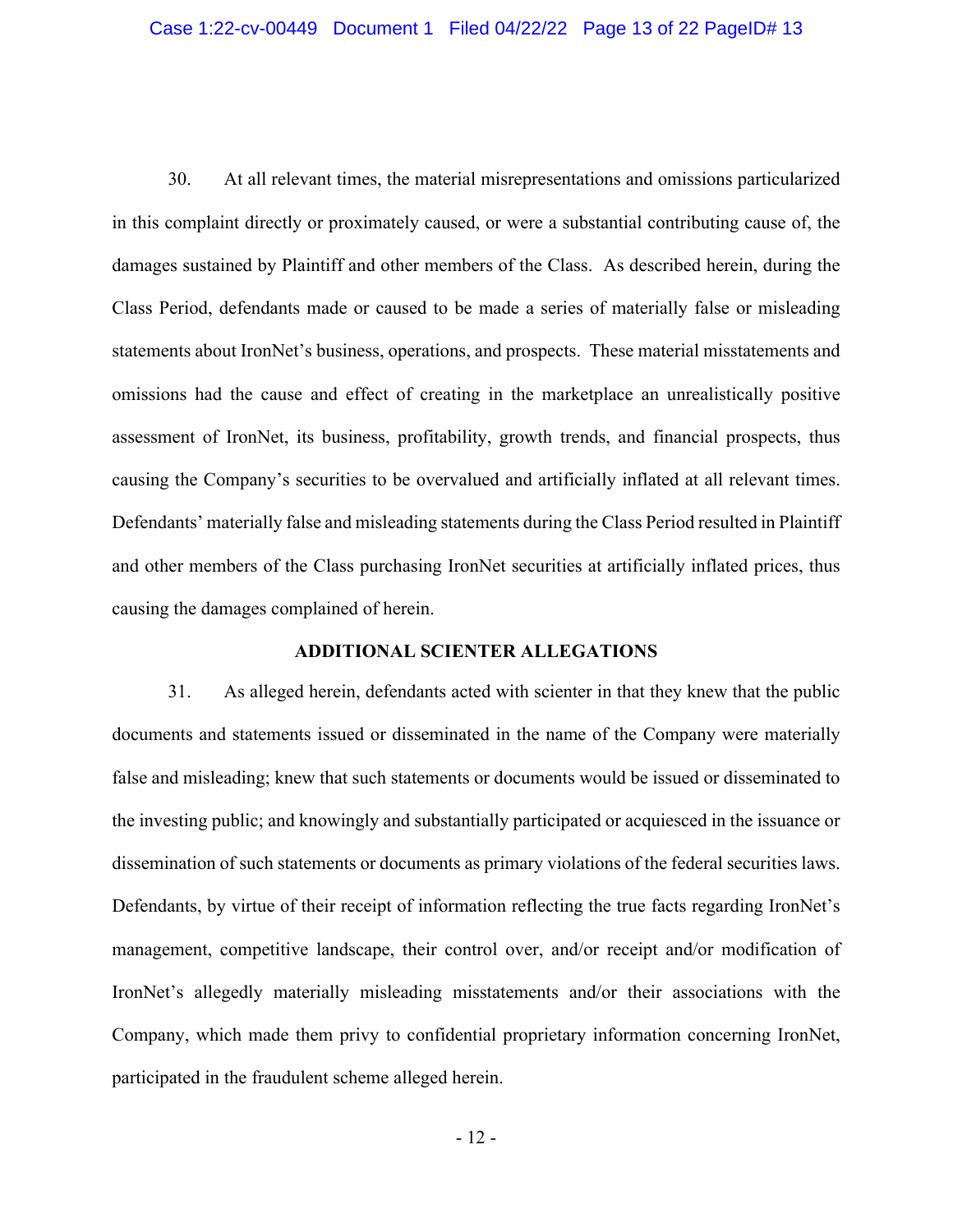32. The fraudulent scheme described herein could not have been perpetrated during the Class Period without the knowledge and complicity of, or at least the reckless disregard by, personnel at the highest levels of the Company, including the Individual Defendants. Given their executive-level positions with IronNet, the Individual Defendants controlled the contents of IronNet's public statements during the Class Period. The Individual Defendants were each provided with or had access to the information alleged herein to be false and/or misleading prior to or shortly after its issuance and had the ability and opportunity to prevent its issuance or cause it to be corrected. Because of their positions and access to material non-public information, the Individual Defendants knew or recklessly disregarded that the adverse facts specified herein had not been disclosed to and were being concealed from the public and that the positive representations that were being made were false and misleading.

33. Plaintiff also alleges that scienter of the Individual Defendants (who, as executive officers and control persons of the Company, knew or recklessly ignored facts related to the core operations of IronNet) can be imputed to IronNet.

34. Given defendants' knowledge of and their misleading statements about IronNet's business and prospects made contemporaneously with that knowledge, defendants' materially false and/or misleading statements alleged herein were made willfully and caused IronNet's securities to trade at artificially inflated prices during the Class Period.

## **LOSS CAUSATION**

35. As detailed herein, during the Class Period, defendants engaged in a scheme to deceive the market and a course of conduct that artificially inflated the price of IronNet securities. This scheme operated as a fraud or deceit on Class Period purchasers of IronNet securities by

- 13 -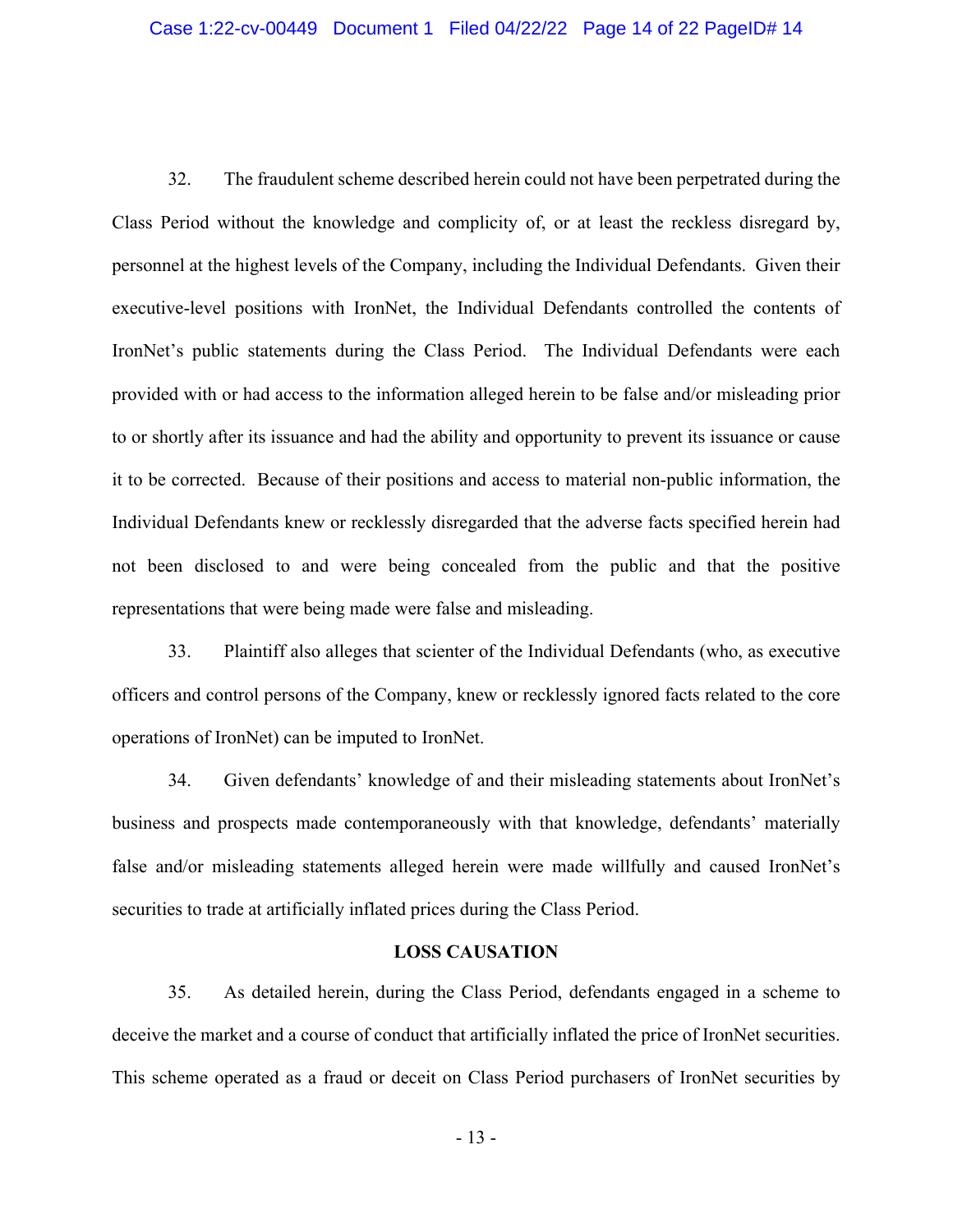failing to disclose and misrepresenting the adverse facts detailed herein. When defendants' prior misrepresentations and fraudulent conduct were disclosed and became apparent to the market, the price of IronNet securities declined significantly as the prior artificial inflation came out of the price of IronNet securities.

36. By concealing from investors the adverse facts detailed herein, defendants presented a misleading picture of IronNet's business, prospects and operations. Defendants' false and misleading statements had the intended effect and caused IronNet securities to trade at artificially inflated levels throughout the Class Period. As a result of their purchases of IronNet securities at artificially inflated prices during the Class Period, Plaintiff and the other Class members suffered economic loss, *i.e*., damages, under the federal securities laws.

37. When the truth about the Company was revealed to the market, the price of IronNet securities fell significantly. The decline began to remove the inflation from the price of IronNet securities, causing real economic loss to investors who had purchased these securities during the Class Period. The declines in the price of IronNet securities when the corrective disclosure came to light was a direct result of the nature and extent of defendants' fraudulent misrepresentations being revealed to investors and the market. The timing and magnitude of the price decline in IronNet securities negate any inference that the loss suffered by Plaintiff and the other Class members was caused by changed market conditions, macroeconomic or industry factors, or Company-specific facts unrelated to defendants' fraudulent conduct.

38. The economic loss, *i.e.*, damages, suffered by Plaintiff and the other Class members was a direct result of defendants' fraudulent scheme to artificially inflate the price of IronNet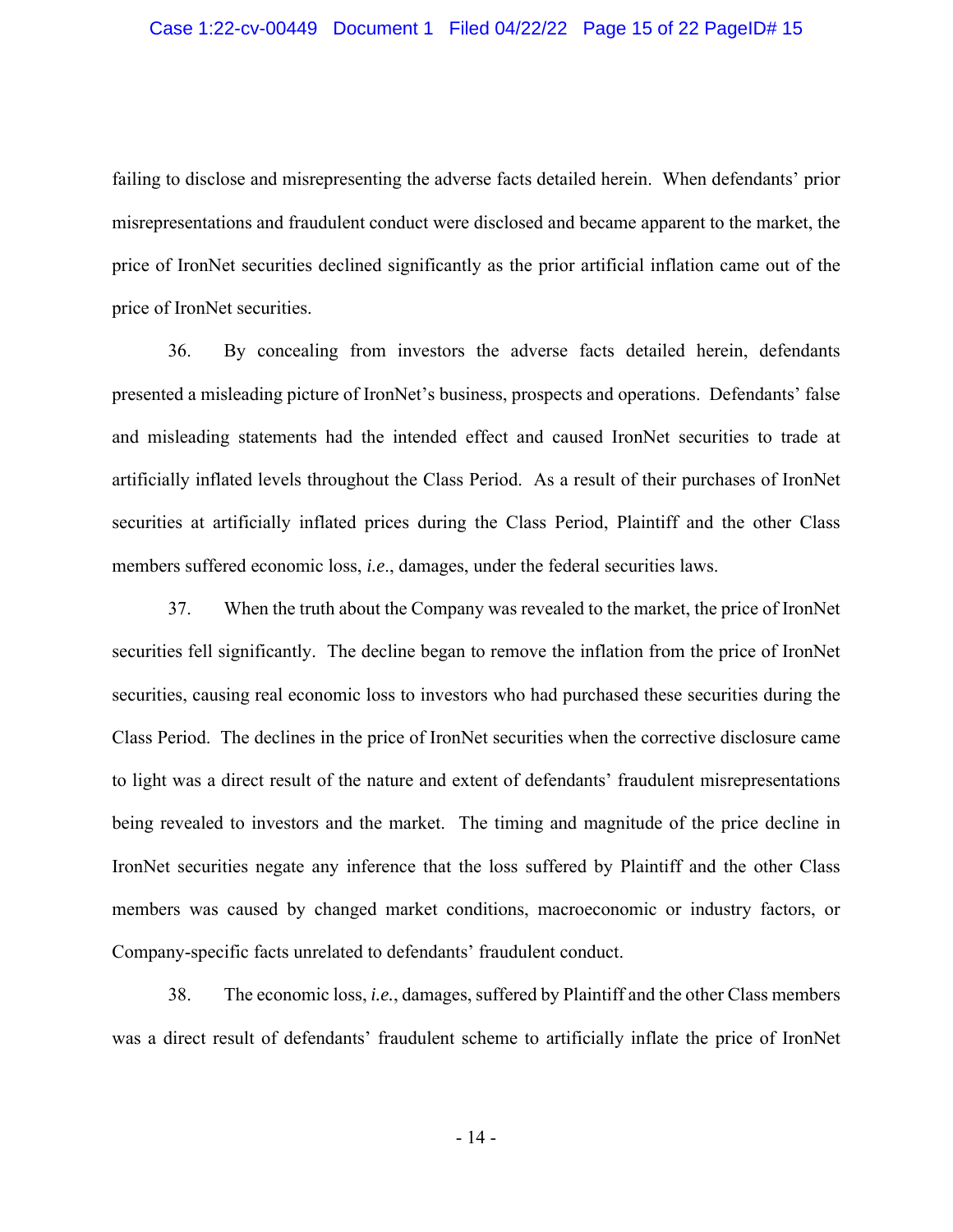securities and the subsequent significant decline in the value of these securities when defendants' prior misrepresentations and other fraudulent conduct were revealed.

## **APPLICABILITY OF PRESUMPTION OF RELIANCE: FRAUD-ON-THE-MARKET DOCTRINE**

39. At all relevant times, the market for IronNet securities was an efficient market for the following reasons, among others:

(a) IronNet securities met the requirements for listing, and was listed and actively traded on NYSE, a highly efficient, national stock market;

(b) as a regulated issuer, IronNet filed periodic public reports with the SEC and the NYSE;

(c) IronNet regularly communicated with public investors via established market communication mechanisms, including the regular dissemination of press releases on national circuits of major newswire services, and other wide-ranging public disclosures, such as communications with the financial press and other similar reporting services; and

(d) IronNet was followed by securities analysts employed by major brokerage firms who wrote reports which were distributed to the sales force and certain customers of their respective brokerage firms. Each of these reports was publicly available and entered the public marketplace.

40. As a result of the foregoing, the market for IronNet securities promptly digested current information regarding the Company from all publicly available sources and reflected such information in the price of IronNet securities. Under these circumstances, all purchasers of IronNet securities during the Class Period suffered similar injury through their purchase of these securities at artificially inflated prices and a presumption of reliance applies.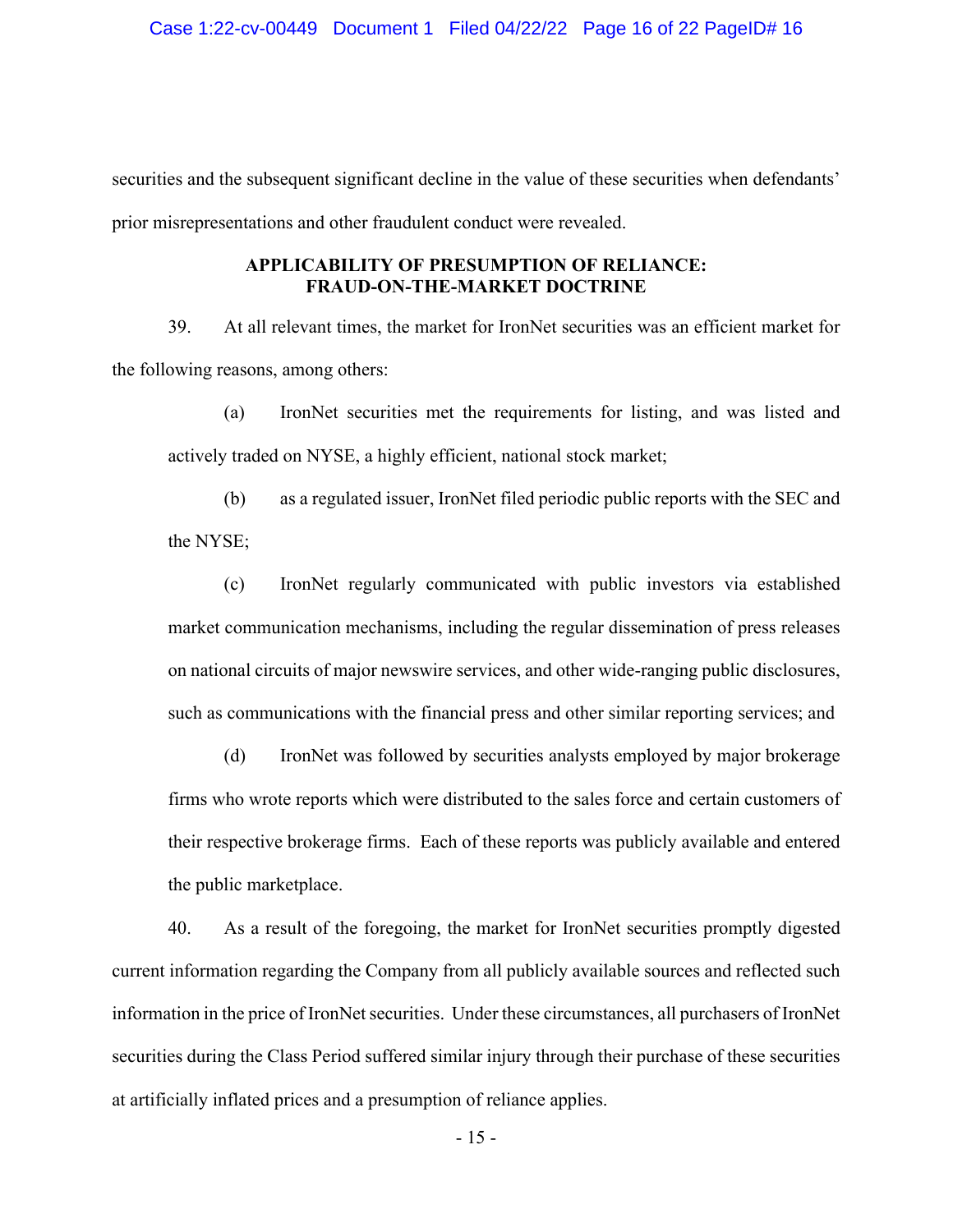41. A Class-wide presumption of reliance is also appropriate in this action under the Supreme Court's holding in *Affiliated Ute Citizens v. United States*, 406 U.S. 128 (1972), because the Class's claims are, in large part, grounded on defendants' material misstatements and/or omissions. Because this action involves defendants' failure to disclose material adverse information regarding the Company's business operations and financial prospects, information that defendants were obligated to disclose, positive proof of reliance is not a prerequisite to recovery. All that is necessary is that the facts withheld be material in the sense that a reasonable investor might have considered them important in making investment decisions. Given the importance of the Class Period material misstatements and omissions set forth above, that requirement is satisfied here.

#### **NO SAFE HARBOR**

42. The statutory safe harbor provided for forward-looking statements under the Private Securities Litigation Reform Act of 1995 does not apply to any of the allegedly false statements pled in this complaint. The statements alleged to be false and misleading herein all relate to thenexisting facts and conditions. In addition, to the extent certain of the statements alleged to be false may be characterized as forward looking, they were not adequately identified as "forward-looking statements" when made and there were no meaningful cautionary statements identifying important factors that could cause actual results to differ materially from those in the purportedly forwardlooking statements. Furthermore, to the extent that the statutory safe harbor is determined to apply to any forward-looking statements pleaded herein, defendants are liable for those false forwardlooking statements because at the time each of those forward-looking statements was made, the speaker had actual knowledge that the forward-looking statement was materially false or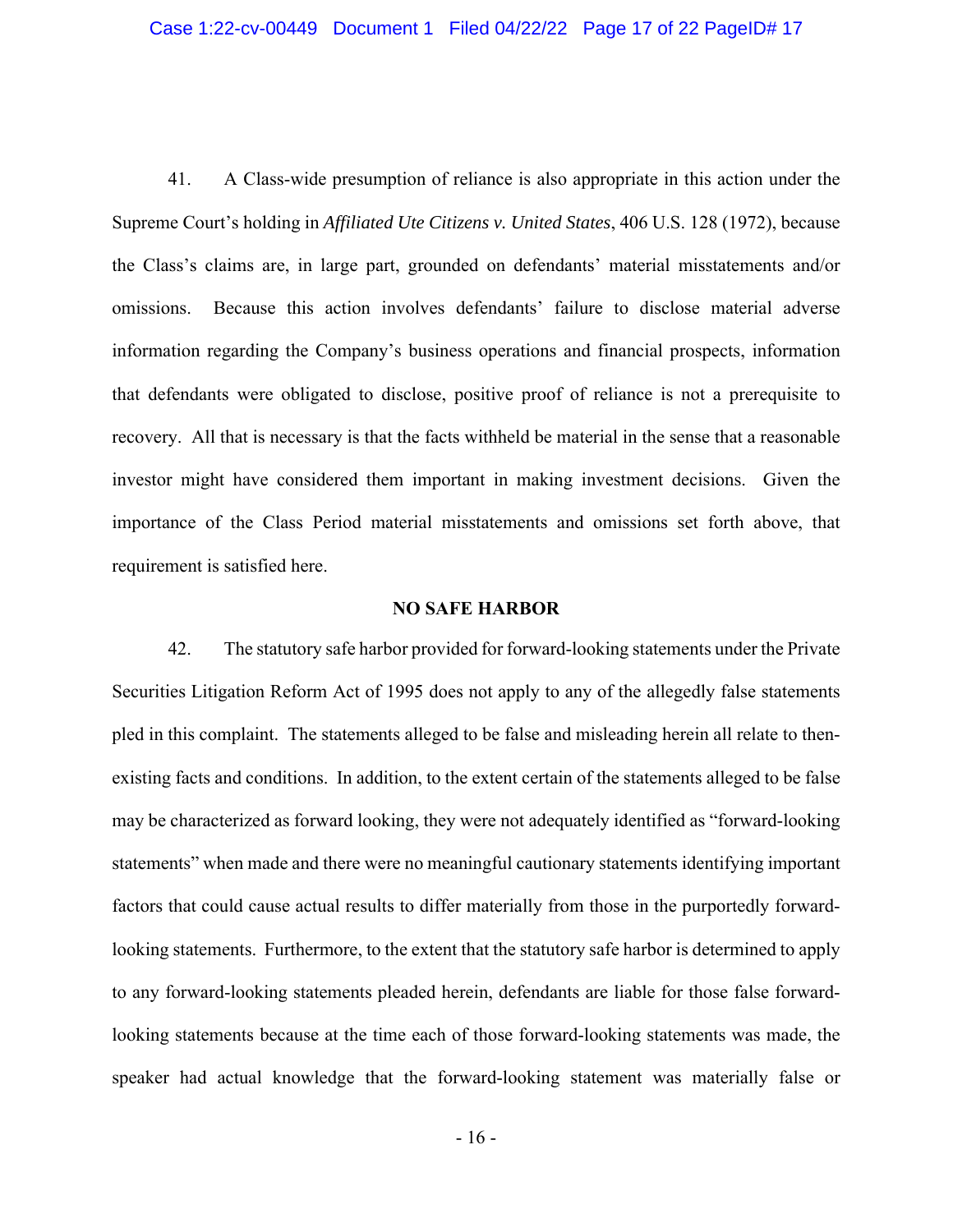misleading, and/or the forward-looking statement was authorized or approved by an executive officer of IronNet who knew that the statement was false when made.

## **CLASS ACTION ALLEGATIONS**

43. Plaintiff brings this action as a class action pursuant to Federal Rule of Civil Procedure 23(a) and (b)(3) on behalf of a Class consisting of all purchasers of the securities of IronNet during the Class Period. Excluded from the Class are defendants and members of their immediate families, the officers and directors of the Company, at all relevant times, and members of their immediate families, the legal representatives, heirs, successors or assigns of any of the foregoing, and any entity in which defendants have or had a controlling interest.

44. The members of the Class are so numerous that joinder of all members is impracticable. Throughout the Class Period, IronNet securities were actively traded on the NYSE. While the exact number of Class members is unknown to Plaintiff at this time and can only be ascertained through appropriate discovery, Plaintiff believes that there are hundreds or thousands of members in the proposed Class. Record owners and other members of the Class may be identified from records maintained by IronNet or its transfer agent and may be notified of the pendency of this action by mail, using the form of notice similar to that customarily used in securities class actions.

45. Plaintiff's claims are typical of the claims of the members of the Class as all members of the Class are similarly affected by defendants' wrongful conduct in violation of federal law that is complained of herein.

46. Plaintiff will fairly and adequately protect the interests of the members of the Class and has retained counsel competent and experienced in class and securities litigation.

- 17 -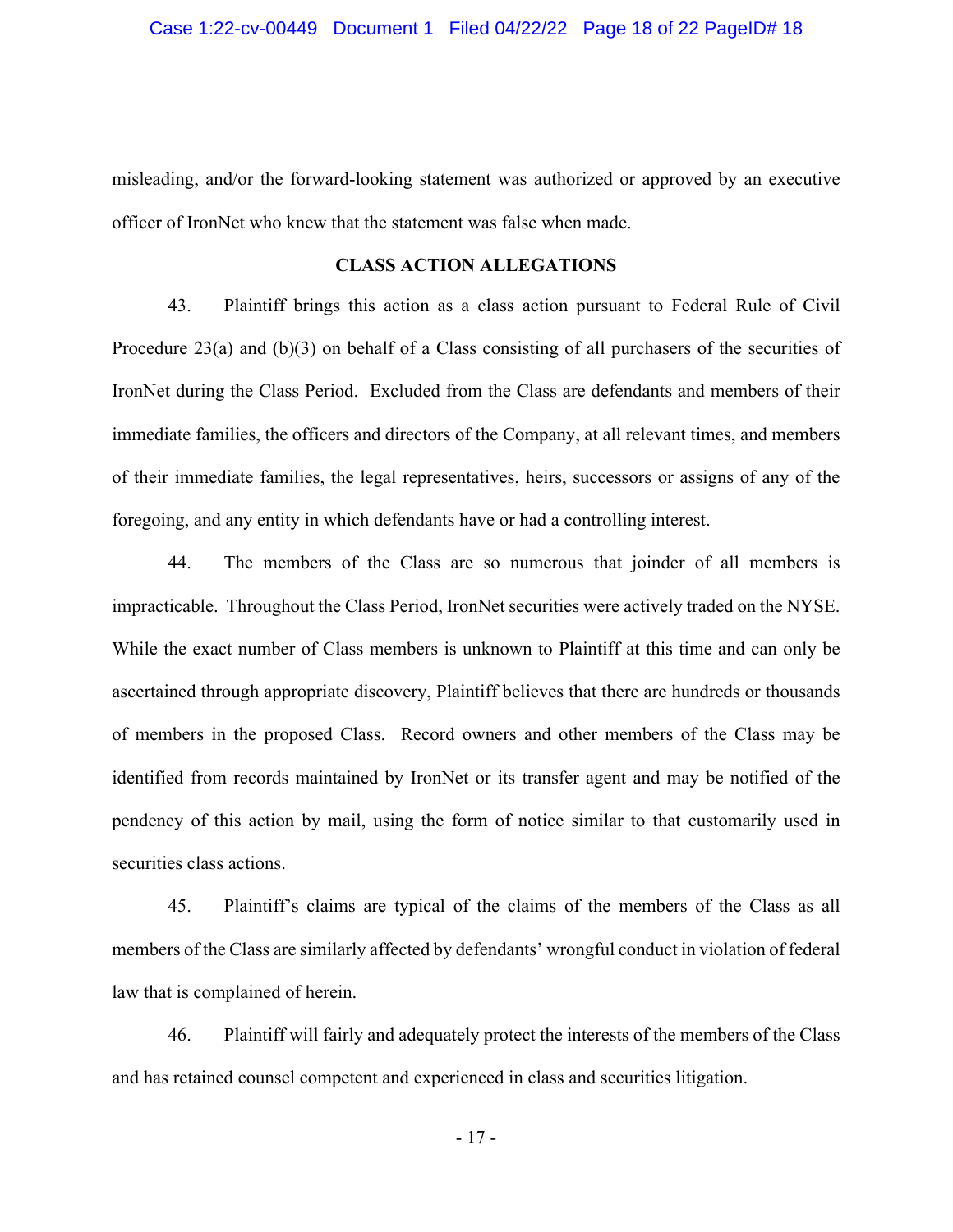47. Common questions of law and fact exist as to all members of the Class and predominate over any questions solely affecting individual members of the Class. Among the questions of law and fact common to the Class are:

(a) whether the Exchange Act was violated by defendants as alleged herein;

(b) whether statements made by defendants misrepresented material facts about the business, operations, and management of IronNet; and

(c) to what extent the members of the Class have sustained damages and the proper measure of damages.

48. A class action is superior to all other available methods for the fair and efficient adjudication of this controversy since joinder of all members is impracticable. Furthermore, as the damages suffered by individual Class members may be relatively small, the expense and burden of individual litigation make it impossible for members of the Class to individually redress the wrongs done to them. There will be no difficulty in the management of this action as a class action.

#### **COUNT I**

## **For Violation of §10(b) of the Exchange Act and SEC Rule 10b-5 Against All Defendants**

49. Plaintiff repeats and realleges each and every allegation contained above as if fully set forth herein.

50. During the Class Period, the defendants named herein disseminated or approved the materially false and misleading statements specified above, which they knew or deliberately disregarded were misleading in that they contained misrepresentations and failed to disclose material facts necessary in order to make the statements made, in light of the circumstances under which they were made, not misleading.

- 18 -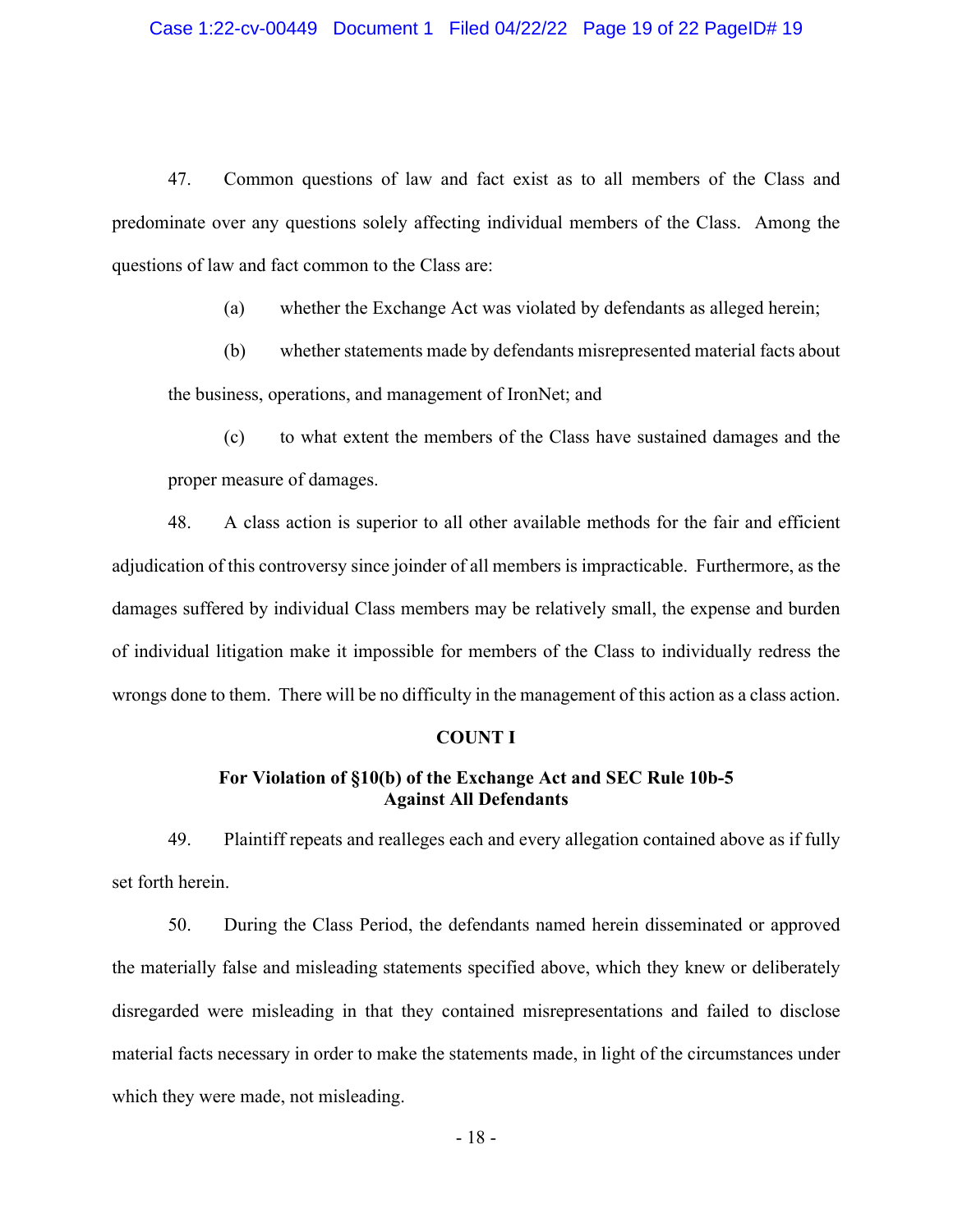51. These defendants: (a) employed devices, schemes and artifices to defraud; (b) made untrue statements of material fact and/or omitted to state material facts necessary to make the statements made not misleading; and (c) engaged in acts, practices, and a course of business that operated as a fraud and deceit upon the purchasers of IronNet securities during the Class Period.

52. Plaintiff and the Class have suffered damages in that, in reliance on the integrity of the market, they paid artificially inflated prices for IronNet securities. Plaintiff and the Class would not have purchased IronNet securities at the prices they paid, or at all, if they had been aware that the market prices had been artificially and falsely inflated by defendants' misleading statements.

53. As a direct and proximate result of defendants' wrongful conduct, Plaintiff and the other members of the Class suffered damages in connection with their purchases of IronNet securities during the Class Period.

### **COUNT II**

## **For Violation of §20(a) of the Exchange Act Against the Individual Defendants**

54. Plaintiff repeats and realleges each and every allegation above as if fully set forth herein.

55. The Individual Defendants acted as controlling persons of IronNet within the meaning of  $\S 20(a)$  of the Exchange Act.

56. By virtue of their positions as officers and/or directors of IronNet, and/or their beneficial ownership of IronNet common stock, the Individual Defendants had the power and authority to, and did, cause IronNet to engage in the wrongful conduct alleged.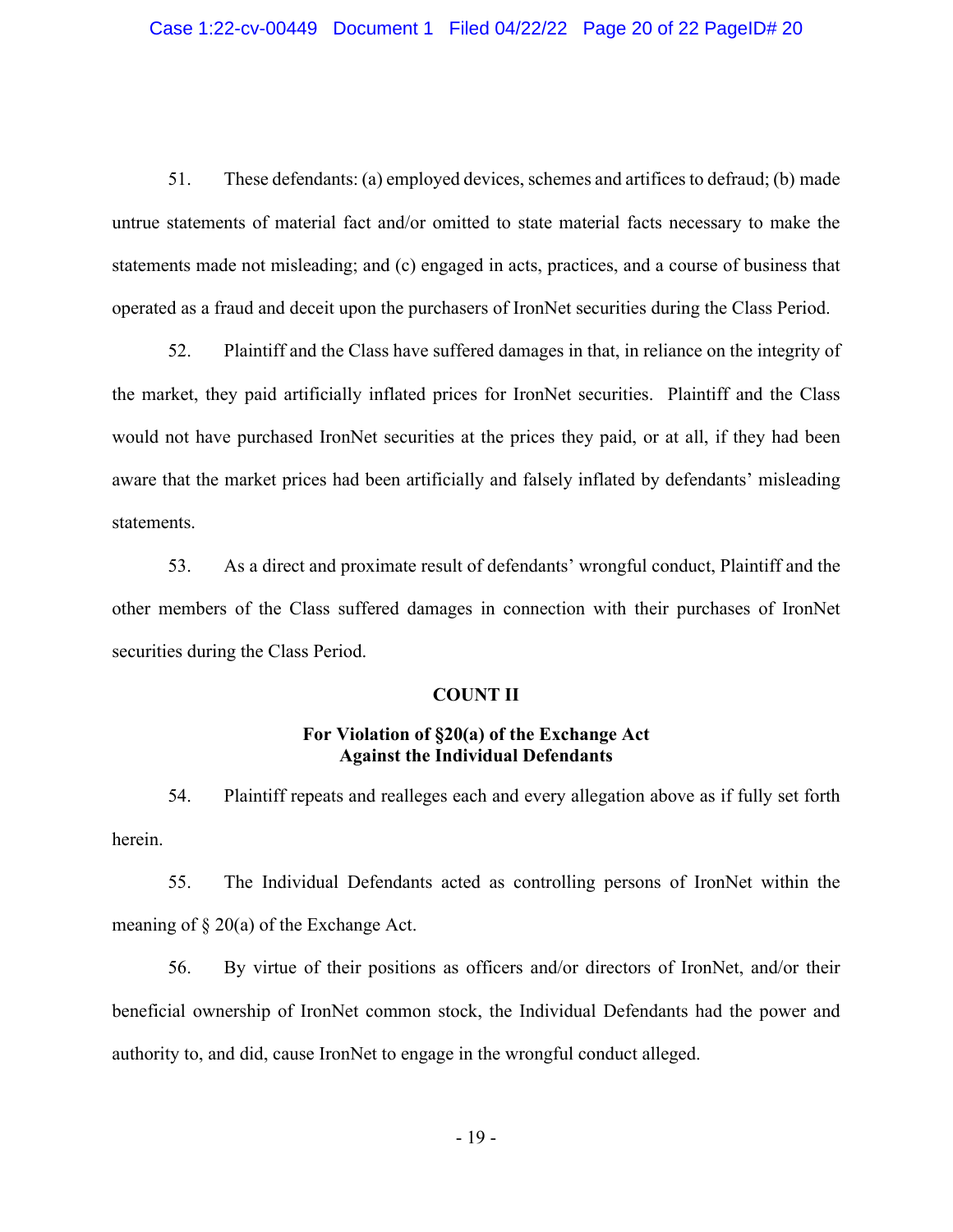57. As a direct and proximate result of defendants' wrongful conduct, Plaintiff and the other members of the Class suffered damages in connection with their purchases of IronNet securities during the Class Period.

58. By reason of such conduct, the defendants named herein are liable pursuant to § 20(a) of the Exchange Act.

## **PRAYER FOR RELIEF**

WHEREFORE, Plaintiff prays for relief and judgment, as follows:

A. Designating Plaintiff as lead plaintiff and declaring this action to be a class action properly maintained pursuant to Rule 23 of the Federal Rules of Civil Procedure and Plaintiff's counsel as lead counsel;

B. Awarding Plaintiff and other members of the Class damages together with interest thereon;

C. Awarding Plaintiff and other members of the Class their costs and expenses of this litigation, including reasonable attorneys' fees, expert fees, and other costs and disbursements; and

D. Awarding Plaintiff and other members of the Class such other and further relief as the Court deems just and proper under the circumstances.

### **JURY DEMAND**

Plaintiff hereby demands a trial by jury.